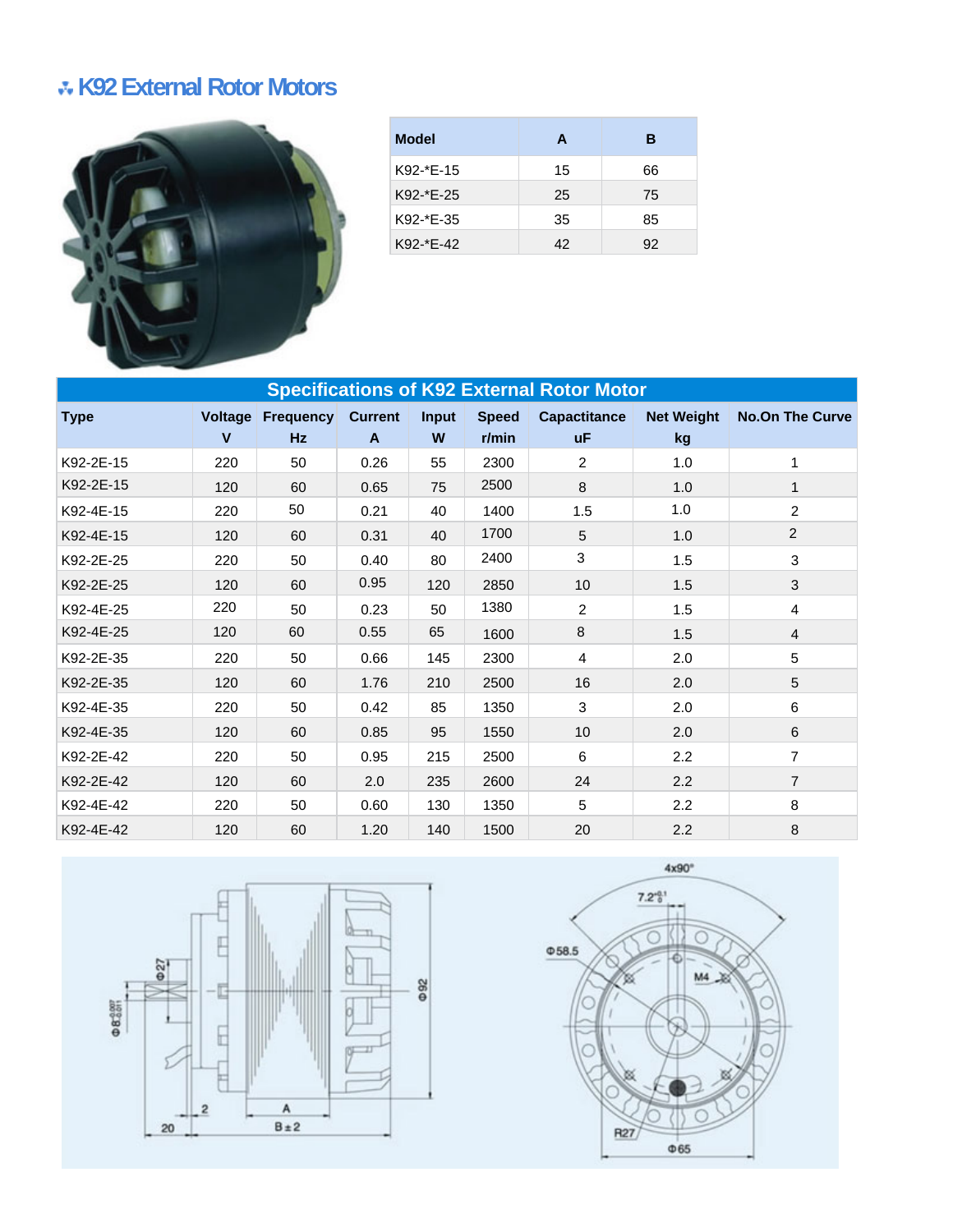

| <b>Model</b>           | A  | в   |
|------------------------|----|-----|
| K102-*E-34             | 34 | 104 |
| K <sub>102</sub> *F-47 | 47 | 117 |
| K102*E-60              | 60 | 129 |

| <b>Specifications of K102 External Rotor Motor</b> |                                |                               |                     |            |                          |                           |                         |                        |  |
|----------------------------------------------------|--------------------------------|-------------------------------|---------------------|------------|--------------------------|---------------------------|-------------------------|------------------------|--|
| <b>Type</b>                                        | <b>Voltage</b><br>$\mathbf{V}$ | <b>Frequency</b><br><b>Hz</b> | <b>Current</b><br>A | Input<br>W | <b>Speed</b><br>$r/m$ in | <b>Capactitance</b><br>uΕ | <b>Net Weight</b><br>kg | <b>No.On The Curve</b> |  |
| K102-4E-34                                         | 220                            | 50                            | 0.65                | 140        | 1380                     | 4                         | 2.5                     |                        |  |
| K102-4E-34                                         | 120                            | 60                            | 1.65                | 180        | 1600                     | 16                        | 2.5                     |                        |  |
| K102-4E-47                                         | 220                            | 50                            | 0.82                | 180        | 1380                     | 6                         | 3.5                     | $\overline{c}$         |  |
| K102-4E-47                                         | 120                            | 60                            | 2.35                | 250        | 1600                     | 22                        | 3.5                     | $\overline{2}$         |  |
| K102-4E-60                                         | 220                            | 50                            | 1.20                | 250        | 1350                     | 8                         | 4.5                     | 3                      |  |
| K102-4E-60                                         | 120                            | 60                            | 2.55                | 300        | 1600                     | 32                        | 4.5                     | 3                      |  |
| K102-6E-34                                         | 220                            | 50                            | 0.40                | 80         | 920                      | 3                         | 2.5                     | 4                      |  |
| K102-6E-34                                         | 120                            | 60                            | 0.68                | 80         | 1080                     | 8                         | 2.5                     | 4                      |  |
| K102-6E-47                                         | 220                            | 50                            | 0.50                | 108        | 920                      | 4                         | 3.5                     | 5                      |  |
| K102-6E-47                                         | 120                            | 60                            | 1.20                | 135        | 960                      | 12                        | 3.5                     | 5                      |  |
| K102-6E-60                                         | 220                            | 50                            | 0.75                | 150        | 920                      | 6                         | 4.5                     | 6                      |  |
| K102-4E-60                                         | 120                            | 60                            | 1.52                | 180        | 1050                     | 20                        | 4.5                     | 6                      |  |